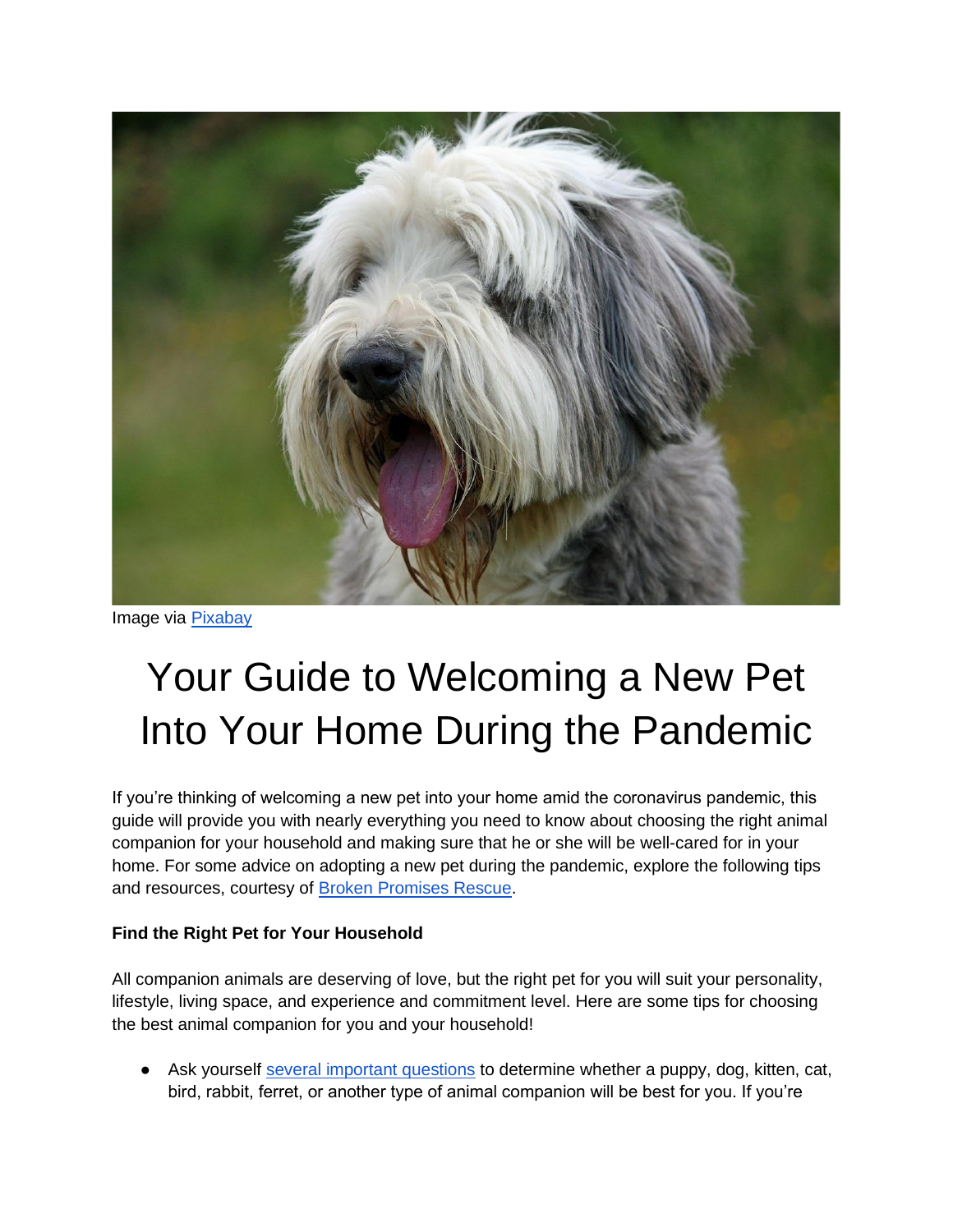looking for a lower-maintenance pet, a hamster, gerbil, or mouse may be a better choice for you.

• Decide where to obtain your new pet. Many pet rescues are still [adopting out animals](https://www.npr.org/2020/05/08/853088872/should-i-adopt-a-dog-during-the-coronavirus-crisis-read-this-first) amid the coronavirus pandemic.

### **Assemble a Care Team for Your New Animal Companion**

Once you've chosen the right animal companion for you, it's time to assemble your pet's care team. Read on for some tips on choosing a vet, purchasing pet insurance, and finding a sitter for your new animal companion.

- [Choose a savvy veterinarian](https://bcpetregistry.ca/find-a-veterinarian/) for your new pet. You may need to postpone your pet's vaccinations and spay or neuter surgery amid the pandemic, but many veterinarians continue to offer curbside appointments and video consultations.
- Save on veterinary expenses by purchasing a pet insurance policy for your new animal companion. Compare the best pet insurance companies to find the [right fit](https://www.progressive.com/pet-insurance/) for you and your animal companion.
- Compile a list of [boarding](https://spca.bc.ca/news/selecting-dog-daycare/) centers, pet sitters, and dog walkers. Whether you're going away for the weekend or get sick and can't care for your new pet, you'll need someone to look after him or her.

### **Prepare for Bringing Your New Companion Home**

- Gather the appropriate gear and accessories for your pet, and determine if your pet needs a special formula for food or treats. It's a good idea to check out reviews before deciding on a particular food.
- Pet-proof your home by limiting access to certain areas, hiding or replacing cords and moving or getting rid of certain [plants.](https://ecostems.ca/plants/pet-friendly-houseplants.html)
- Pets pick up on our moods; reduce stress so you both feel better. Small steps, like decluttering and adding a few houseplants, can make a big difference. Since you are considering bringing a new pet home, [optimizing your space](https://www.redfin.com/blog/a-healthy-home-is-a-happy-home-how-to-optimize-your-home-for-healthy-stress-free-living) now is a good idea.

#### **Keep Your Pet Safe, Healthy, and Well-Cared for at Home**

In addition to choosing the right animal companion for you and assembling a care team for your new pet, you'll need to learn how to keep your furry or feathered friend safe and healthy at home during the pandemic. Here's how to do it.

- [Learn everything](https://www.canada.ca/en/public-health/services/diseases/2019-novel-coronavirus-infection/prevention-risks/animals-covid-19.html) you need to know about protecting your new pet from COVID-19. If you display symptoms of the virus, it's best to avoid contact with your animal companion.
- Create an [emergency care plan](https://www.huffpost.com/entry/pets-coronavirus-emergency-plan-cat-dog-covid-19_l_5e7e2703c5b6256a7a298c30) for your new animal companion. If you get sick and cannot care for him or her, you should already have an emergency plan in place.
- [Practice social distancing](https://www.akc.org/expert-advice/news/can-i-walk-my-dog-during-a-pandemic/) whenever you take your new dog out for a walk. The CDC also recommends avoiding dog parks during this time.